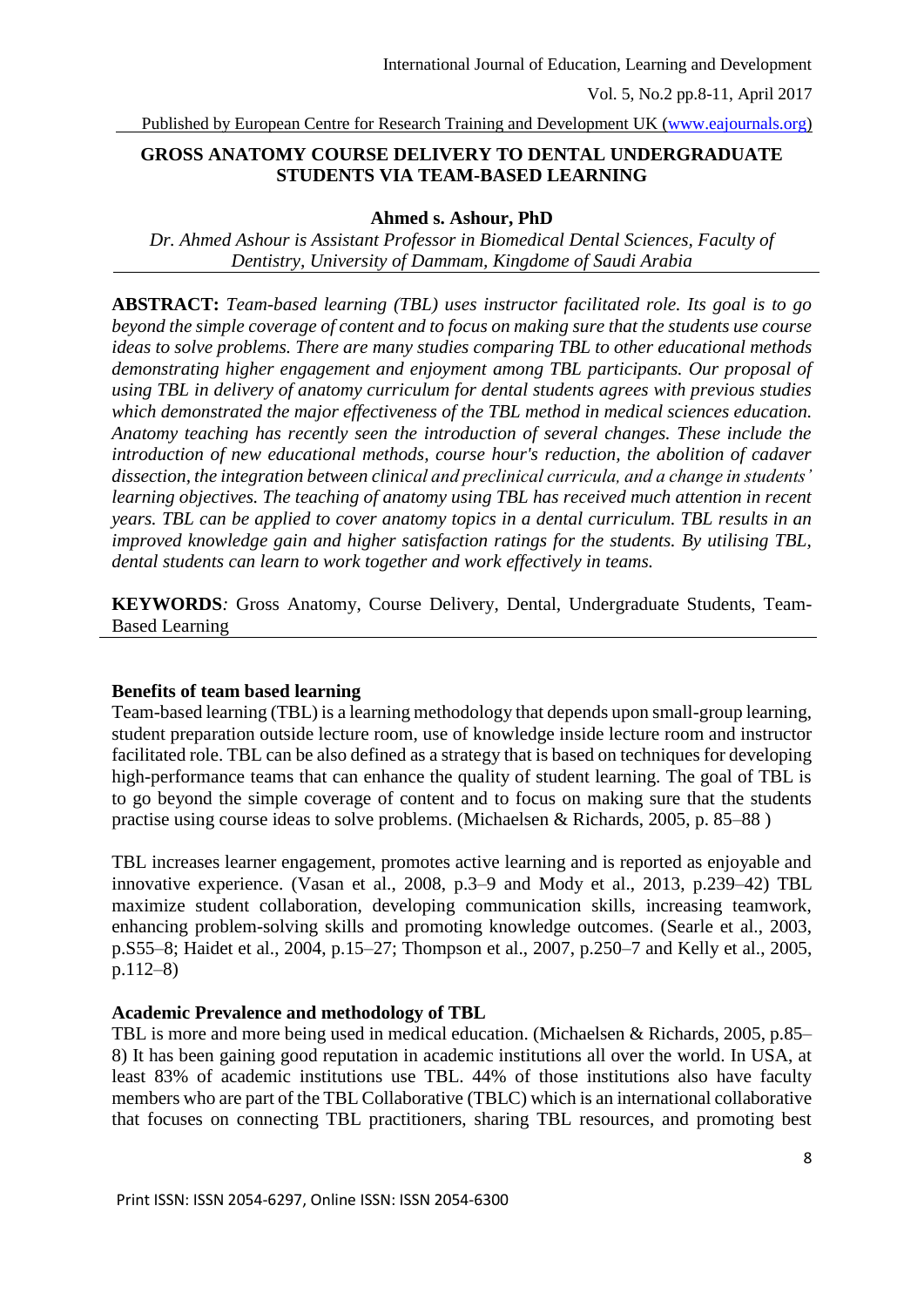Vol. 5, No.2 pp.8-11, April 2017

Published by European Centre for Research Training and Development UK [\(www.eajournals.org\)](http://www.eajournals.org/)

practices. Also, within the top 50 medical schools in the US, 92% use TBL pedagogy. (Hunt et al., 2003, p.131–9 and Mody et al., 2013, p.239–42)

TBL methodology is divided into three successive stages; first stage is "student pre-work", which take place before entering the lecture room. In which students review topic-related materials (e.g. readings, presentation slides, audio lectures or video lectures). (Haidet et al., 2004, p.15–27) Second stage is "readiness assurance" which is further subdivided into three successive steps taking place inside the lecture room. The first step is individual Readiness Assurance Test (IRAT), in which every single student complete an individual quiz formed of average 10 multiple choice questions based on the pre-work materials. Team Readiness Assurance Test (TRAT), students form teams and takes the same test again and submits the teams answer. Both IRAT and TRAT scores count toward the every student final grade. Clarification session, students raise points of clarification or discuss the quality of multiplechoice questions in the tests. Instructors facilitate a discussion regarding the topics and concepts covered.( Searle et al., 2003, p.S55–8 )

Third stage is "Application exercises", during which, students work in teams to solve topic related problems that allow them to apply and expand on the knowledge they have just learned and tested. Instructors facilitate a discussion or debate among teams to consider the possible solutions to the topic related problem. (Kelly et al., 2005, p.112–118 and Thompson et al., 2007, p.S53–6)

## **Proposal of application**

There are many studies comparing TBL to other educational methods demonstrating higher engagement and enjoyment among TBL participants. (Dunaway, 2005, p.56–62) Our proposal of using TBL in delivery of anatomy curriculum for dental students agrees with previous studies which demonstrated the major effectiveness of the TBL method in medical sciences education. (Nieder et al., 2005, p.56–63)

Mody *et al.* compared between the lecture-based method and TBL, his study showed that TBL can be used as an innovative approach for medical students' education.( Mody et al., 2013,p. 239–42) Tan *et al.* compared TBL with passive learning and reported that TBL is an effective technique for improving knowledge in undergraduate education.( Tan et al., 2011, p. 91)

Regarding knowledge gain, Vasan *et al.* compared TBL and traditional lectures with anatomy curricula. The results of that study also revealed a greater improvement in knowledge gain in the TBL group compared to the lecture group. Vasan *et al.* reported that not only knowledge gain increase, but also the students' scores in the TBL-based anatomy courses were higher than those of lecture-based anatomy courses. (Vasan et al., 2009, p.150–5)

Human anatomy is a basic science course in any dental curriculum. Anatomy teaching has recently seen the introduction of several changes. These include the introduction of new educational methods, course hours reduction, the abolition of cadaver dissection, the integration between clinical and preclinical curricula, a change in students' learning objectives. (Carlson, 1999, p.497–502)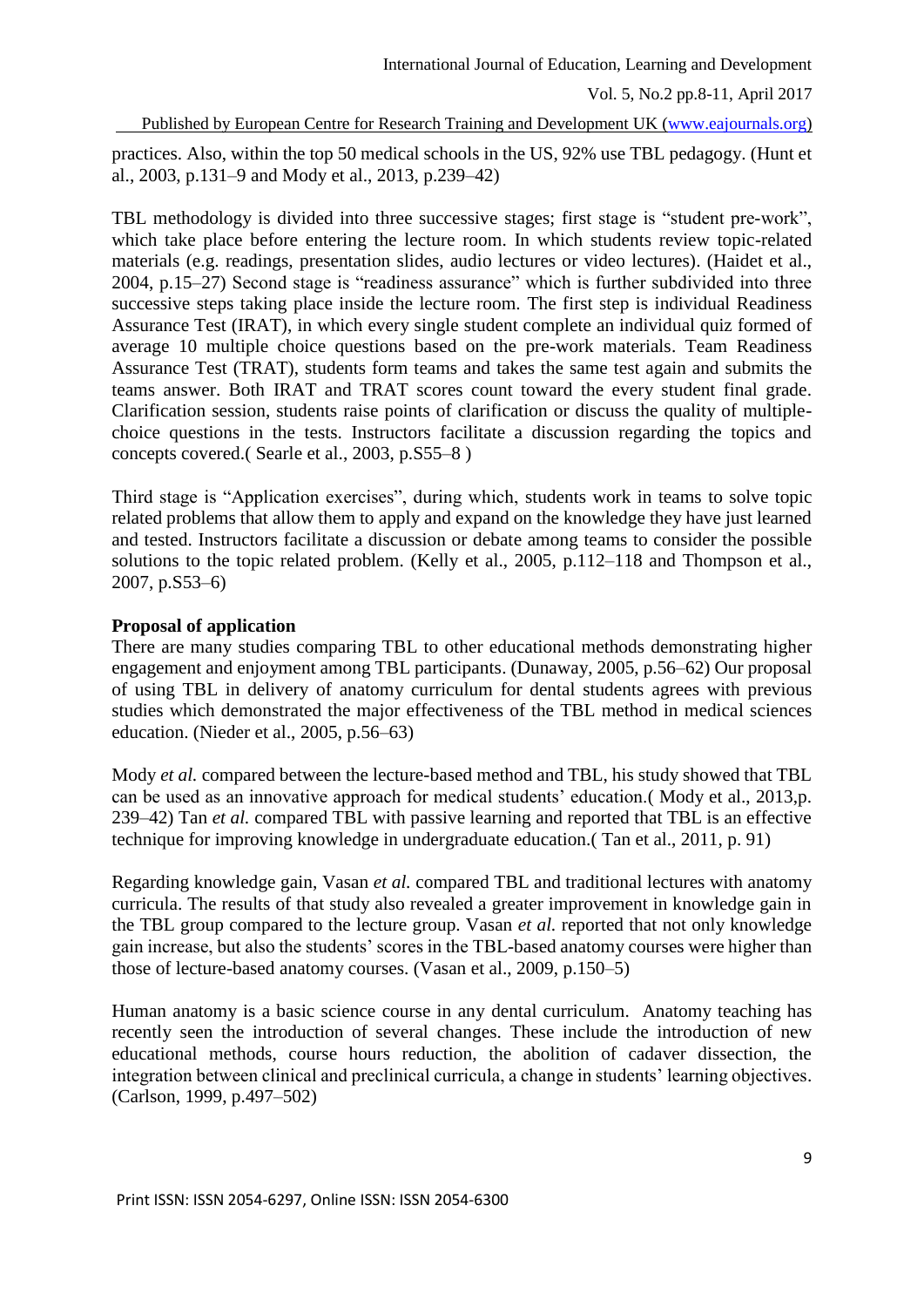Published by European Centre for Research Training and Development UK [\(www.eajournals.org\)](http://www.eajournals.org/)

The teaching of anatomy using TBL has received much attention in recent years. (Inuwa,2012,p. 336–43; Inuwa et al., 2011,p. 383–90 and Habbal, 2009,p. 24–31) In head and neck anatomy, the anatomy of related bones, muscles, and nerves are will be taught together. This will give more understanding of the structures.( Chung et al., 2009,p. 1013–7) At "student pre-work" dental students will develop three criteria; self dependence, research work reviewing many materials with wide variety and independent from the instructor to deliver knowledge.

By executing IRAT the student will benefit from assessing his own prework, while at TRAT the student will learn the essence of team work, communication skills, and peer review of his knowledge. At the Clarification session, student has the ability to communicate with instructor and discuss the quality of MCQs. Regarding the Application exercises with problem solving related to clinical problems with application of basic anatomical facts to solve these problems.

## **CONCLUSION**

TBL would be effective for teaching anatomy; this would be tested on undergraduate dental students by comparing TBL to a traditional lecture course, measuring knowledge and the students' satisfaction with the outcomes. This study will be the first one to propose the TBL for teaching anatomy to second-year dental students, at college of dentistry, Dammam University.

TBL can be applied to cover anatomy topics in a dental curriculum. TBL results in an improved knowledge gain and higher satisfaction ratings for the students. By utilising TBL, dental students can learn to work together and work effectively in teams.

# **REFERENCE**

- Carlson, B.M.( 1999) The changing face of anatomy in the United States. Kaibogaku Zasshi.,74, 497–502.
- Chung, E.K., Rhee, J.A& Baik, Y.H. (2009) The effect of team-based learning in medical ethics education. Med Teach., 31, 1013–7.
- Dunaway, G.A. (2005) Adaption of team learning to an introductory graduate pharmacology course. Teach Learn Med., 17, 56–62.
- Habbal, O. (2009) The state of human anatomy teaching in the medical schools of Gulf Cooperation Council Countries: Present and future perspectives. Sultan Qaboos Univ. Med. J., 9, 24–31.
- Haidet, P., Morgan, R.O., O'Malley, K., Moran, B.J.& Richards, B.F. (2004) A controlled trial of active versus passive learning strategies in a large group setting. Adv. Health Sci. Educ. Theory. Pract., 9, 15–27.
- Hunt, D.P., Haidet, P., Coverdale, J.H.& Richards, B. (2003) The effect of using team learning in an evidence-based medicine course for medical students. Teach Learn Med.,15, 131– 9.
- Inuwa, I.M. (2012) Perceptions and attitudes of first-year medical students on a modified teambased learning (TBL) strategy in anatomy. Sultan Qaboos Univ. Med. J., 12, 336–43.